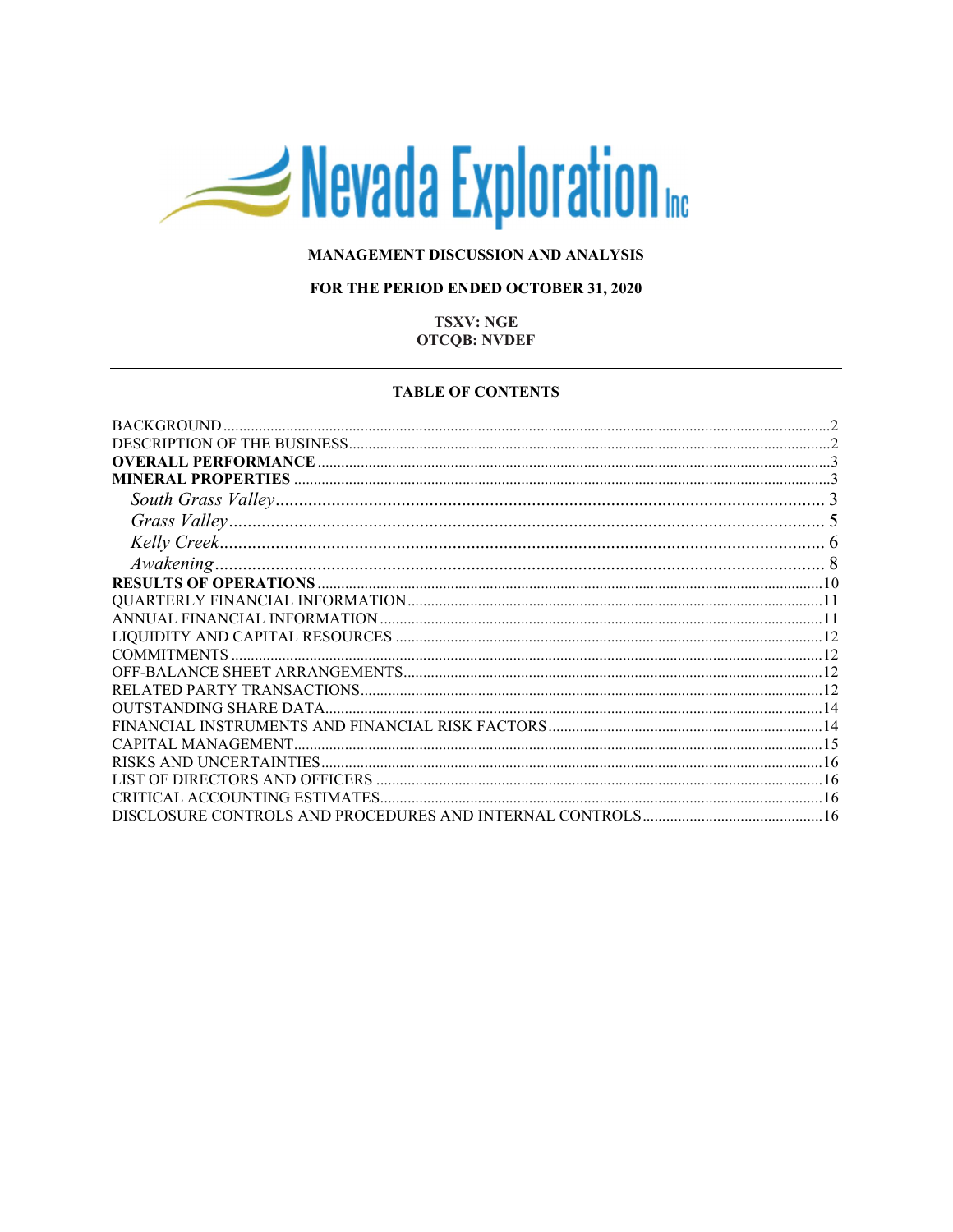## BACKGROUND

The following Management Discussion and Analysis ("MD&A") prepared as of December 22, 2020 should be read in conjunction with the condensed consolidated interim financial statements for the period ended October 31, 2020, and the related notes thereto. Those condensed consolidated interim financial statements have been prepared in accordance with International Financial Reporting Standards ("IFRS"). All dollar amounts included therein and in the following MD&A are expressed in Canadian dollars except where noted.

The reader should also refer to the annual audited financial statements and the MD&A for the year ended April 30, 2020. Statements in this report that are not historical facts are forward-looking statements involving known and unknown risks and uncertainties, which could cause actual results to vary considerably from these statements. Readers are cautioned not to put undue reliance on forward-looking statements.

Additional information related to Nevada Exploration Inc. (the "Company" or "NGE") is available for view on SEDAR at www.sedar.com.

# CONTINUANCE OF OPERATIONS AND GOING CONCERN

The condensed unaudited consolidated interim financial statements for the period ended October 31, 2020, filed on www.sedar.com, have been prepared on a going-concern basis which presumes the realization of assets and discharge of liabilities in the normal course of business. The financial statements do not include adjustments to amounts and classifications of assets and liabilities that might be necessary should the Company be unable to continue operations. The business of mining and exploring for minerals involves a high degree of risk and there can be no assurance that current exploration programs will result in profitable mining operations. The Company's continued existence is dependent upon the preservation of its interests in the underlying properties, the discovery of economically and recoverable reserves, the achievement of profitable operations, or the ability of the Company to raise additional financing, or alternatively upon the Company's ability to dispose of its interests on an advantageous basis. The Company has not produced revenues from its exploration activities and does not have a regular source of cash flow. The Company will periodically have to raise funds to continue operations and, although it has been successful thus far in doing so there is no assurance it will be able to do so in the future. The Company estimates that it will need additional capital to operate for the upcoming year.

Although the Company has taken steps to verify title to the properties on which it is conducting exploration and in which it has an interest, in accordance with industry standards for the current stage of exploration of such properties, these procedures do not guarantee the Company's title. Property title may be subject to unregistered prior agreements, unregistered claims and noncompliance with regulatory and environmental requirements.

Since December 2019, the outbreak of the novel strain of coronavirus, specifically identified as "COVID19", has resulted in governments worldwide enacting emergency measures to combat the spread of the virus. These measures have caused material disruption to businesses globally resulting in an economic slowdown. Global equity markets have experienced significant volatility and weakness. Governments and central banks have reacted with significant monetary and fiscal interventions designed to stabilize economic conditions. The duration and impact of the COVID19 outbreak is unknown at this time. It is not possible to reliably estimate the length and severity of these developments and the impact on the financial results and condition of the Company and its operating subsidiaries, or on its ability to raise capital to fund operations, in future periods.

## DESCRIPTION OF THE BUSINESS

Nevada Exploration Inc. is a publicly traded junior mineral exploration company whose shares are traded on the TSX Venture Exchange ("TSX-V") and on the OTCQB marketplace ("OTCQB"). The Company is engaged in gold exploration focused in Nevada, USA. The Company and its wholly-owned subsidiary Pediment Gold LLC are referred to herein collectively as "the Company", "NGE", "our", or "we".

Nevada's total gold production to date exceeds 225 million ounces, and its current annual production is approximately 5 million ounces, about the same as that of Canada. Less than half of Nevada's bedrock is exposed in its mountain ranges, and the 225 million ounces of production to date clusters near these exposed bedrock areas. The bedrock and geology beneath the cover in Nevada's valley basins is no different than that exposed in its ranges, and so is deemed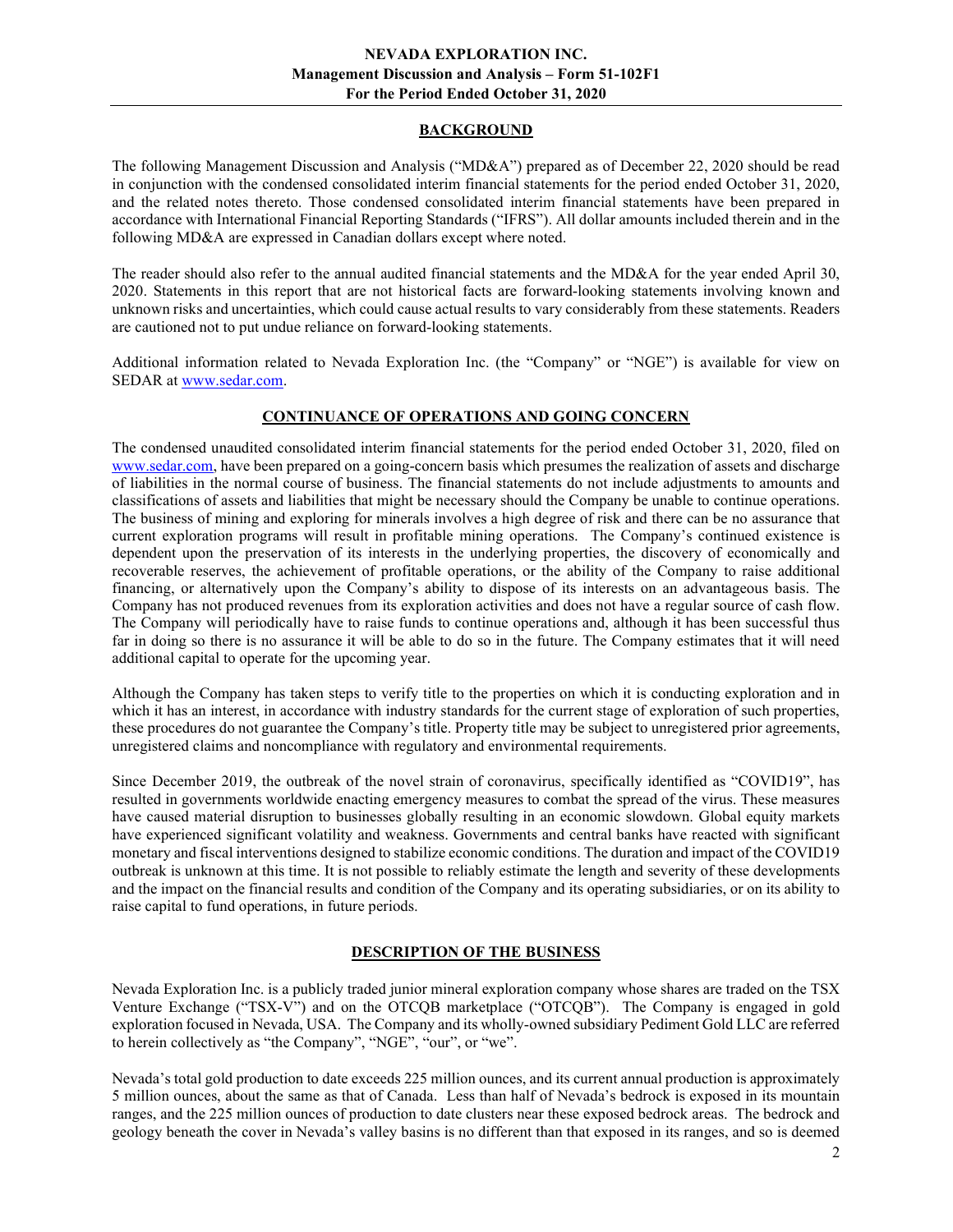to be as prospective. However, these covered areas have seen limited systematic exploration to date because conventional regional-scale geochemical sampling programs are ill-suited to looking under cover. Furthermore, the high cost of conventional drilling has precluded the wide-spread use of drilling as a follow-up prospecting tool to evaluate meaningful numbers of targets from regional-scale exploration. The result is that half of Nevada, the world's highest gold producing jurisdiction by area, remains underexplored.

NGE's team has spent the last decade to integrate the use of hydrogeochemistry (groundwater chemistry) with conventional exploration tools to develop a Nevada-specific regional-scale geochemical exploration program to evaluate Nevada's basins. With innovative technology, NGE has completed the world's largest groundwater sampling program for gold exploration, collecting approximately 6,000 samples, to evaluate Nevada's covered basins for new gold exploration targets. To advance follow-up targets, NGE has developed a truck-mounted small-diameter RC drill rig, tailored specifically to collecting low-cost groundwater samples (analogous to RAB drilling in other parts of the world), which the Company calls its Scorpion drill rig.

By integrating hydrogeochemistry and early-stage low-cost drilling with proven exploration methods, NGE is generating and advancing a portfolio of gold exploration projects. NGE and its exploration partners have now drilled more than 20,000 metres on targets defined by its integrated exploration program, and at several projects have discovered new large hydrothermal systems, with spatial extents covering several square kilometres, defined by system-appropriate alteration in bedrock over significant drill intervals (>30 metres) containing widespread low-level gold (10-100 ppb) and associated trace-element geochemistry consistent with the geologic and geochemical footprints of Nevada's large gold deposits. These are the types of footprints that have yielded multi-million-ounce gold deposits in Nevada, and with these results NGE has demonstrated the validity of its integrated exploration program to discover and advance new high-quality gold targets in otherwise blind settings.

By overcoming the challenges and radically reducing the costs of exploring in Nevada's covered basins, NGE is taking meaningful steps to open up this important new space for district-scale exploration. NGE's business model is to create shareholder value by leveraging its properties and technology through generative exploration, joint ventures, and other exploration partnerships with the specific goal of discovering large new Carlin-type gold deposits (CTGDs).

## OVERALL PERFORMANCE

During the period ended October 31, 2020, the Company focused its efforts on advancing its South Grass Valley Project. The Company also continued to maintain its holdings at its Kelly Creek, Grass Valley, and other projects.

## MINERAL PROPERTIES

| Project            | <b>NGE Claims</b> |              | OTHER*                   | <b>Total</b> |
|--------------------|-------------------|--------------|--------------------------|--------------|
|                    | <b>Claims</b>     | Area $(km2)$ | Area $(km2)$             | Area $(km2)$ |
| South Grass Valley | 701               | 57.5         | $\overline{\phantom{a}}$ | 57.5         |
| Grass Valley       | 425               | 35.5         | $\overline{\phantom{a}}$ | 35.5         |
| Kelly Creek        | 333               | 23.9         | 29.3                     | 53.2         |
| Awakening          | 362               | 27.5         | $\overline{\phantom{a}}$ | 27.5         |
| <b>TOTAL</b>       | 1.821             | 144.4        | 29.3                     | 173.70       |

NGE directly holds unpatented mining claims and other mineral interests in the following properties through its wholly owned US subsidiary Pediment Gold LLC:

\*Leased private lands and interest in claims on BLM land held by third parties.

#### South Grass Valley

The South Grass Valley Project is located in Lander County, north-central Nevada, approximately 50 kilometres south southwest of Nevada Gold Mines's Cortez complex. The Company has a 100% interest in 701 claims (57.5 km<sup>2</sup>) at South Grass Valley.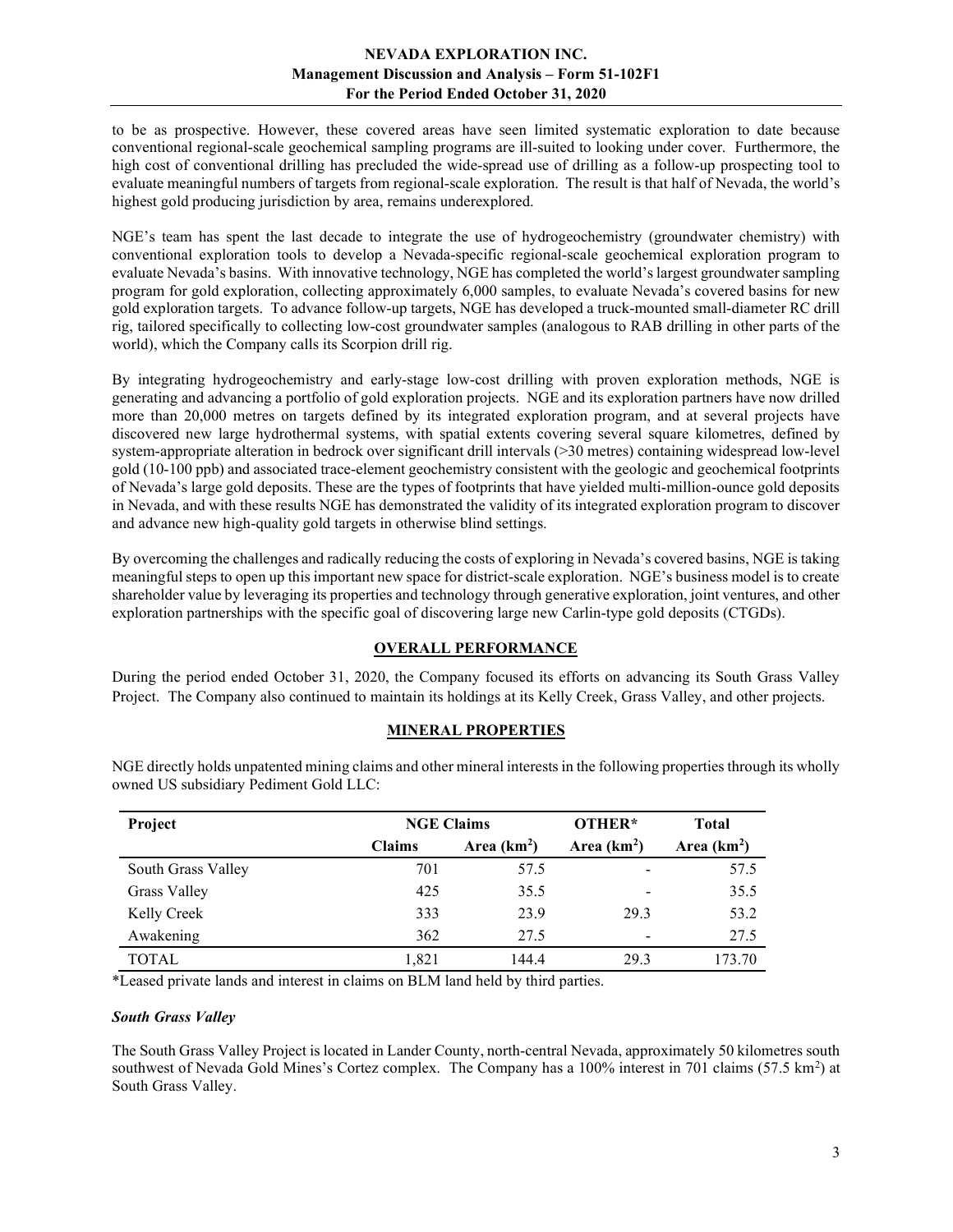The South Grass Valley Project is situated along the Cortez (Battle Mountain - Eureka) Trend, within the specific region of north-central Nevada known for CTGDs defined to the west by the western extent of reactive lower-plate carbonate host rocks, and to the east by the eastern limit of unreactive upper plate cap rocks. Within this region, major gold mineralization is associated with areas where rising gold-bearing hydrothermal fluids ponded beneath unreactive upper-plate cap rocks to react with the favourable lower-plate carbonate host rocks below.

Two bedrock outcrops spaced 5 km apart at the South Grass Valley Project exhibit CTGD-style alteration and geochemistry within a 700-metre-thick sequence of lower-plate carbonate host rocks immediately below the Roberts Mountains Thrust. Based on gravity and air magnetic geophysics, these favourable host rocks project under relatively shallow cover across a large portion of the Project. This large area of favourable geology is intersected by a N-S highangle fault corridor that projects under the cover from the exposed range front based on mapping and gravity geophysics, providing a potential major conduit to expose the known favourable host rocks to mineralized hydrothermal fluids.

Using its industry-leading hydrogeochemistry exploration technology, from 2012 to 2013 the Company collected groundwater samples across South Grass Valley, and delineated a target defined by elevated concentrations of gold and CTGD trace element geochemistry. This was an important step for the Project, because whereas many other groups have recognized the potential to discover new gold deposits in the favourable lower-plate carbonate host rocks within South Grass Valley, for the first time, NGE positively delineated a discrete target within the Valley defined by elevated concentrations of gold and supporting geochemistry characteristic of CTGDs.

From November 2017 to January 2018, NGE completed 69 infill groundwater sampling boreholes at South Grass Valley to follow up on a gold-in-groundwater anomaly identified during a regional-scale, generative exploration program. The objectives of NGE's infill program were to establish the extent, size, and magnitude of the gold-ingroundwater footprint at South Grass Valley and its relationship to the larger prospective geologic setting, and to build support for a deeper drilling program. In total, NGE has now completed 135 boreholes across the Project area, collecting samples from most boreholes at multiple depths, for a total of 234 groundwater samples.

The results of NGE's infill borehole program defined a focused 1,000 x 4,000 metre N-S oriented zone of enriched gold, arsenic, antimony, mercury, thallium, and sulfate in groundwater, representing a hydrogeochemistry footprint consistent in size and magnitude (with gold up to +1 ppb) as those seen around Lone Tree and Twin Creeks, large known gold deposits on the Cortez Trend, as well as at NGE's Kelly Creek Project. Importantly, this zone of enrichment is coincident with the projected intersection of the projected major N-S high-angle fault corridor and favourable lower-plate carbonate host rocks known to exist at the Project.

In March 2018, to build confidence on the extent of the projections of the thick sections of lower plate containing CTGD-style alteration and geochemistry and under cover from where they are exposed in outcrop, Nevada Exploration commissioned a 991 line-km fixed-wing airborne magnetic survey across the Project, covering 124 sq. km.

At the regional scale, the results of the survey showed a pronounced NW-SE fabric, consistent with the strike of the fold axes known to control mineralization elsewhere along the Cortez Trend, including at Barrick's Goldrush deposit. At the project scale, the magnetic response across the exposed bedrock areas showed a strong correlation with mapped units, specifically with the higher-magnetic intrusive and volcanic units, and the lower-magnetic carbonate units, which provided confidence in the interpretation of the survey across the covered bedrock areas.

Based on the projections of the exposed geology and the survey results, the combined interpretation has resolved the covered portion of the Project into separate geologic domains. Most significantly, the survey defined a 15 sq. km magnetic low extending under cover from one of the exposed bedrock outcrops containing a thick sequence of lowerplate carbonate host rocks, which Nevada Exploration believes corroborate the projection of these favourable host rocks beneath the Project.

The results of the air magnetic survey provide strong support for the CTGD target at the Project, defined by a focused zone of enriched gold in groundwater coincident with the projected intersection of favourable lower-plate carbonate host rocks and a major high-angle fault corridor. Based on the size of target, the Company believed it to be both large enough to support a district-scale mineral system, as well as suitably constrained to proceed with a stratigraphic orientation drilling program.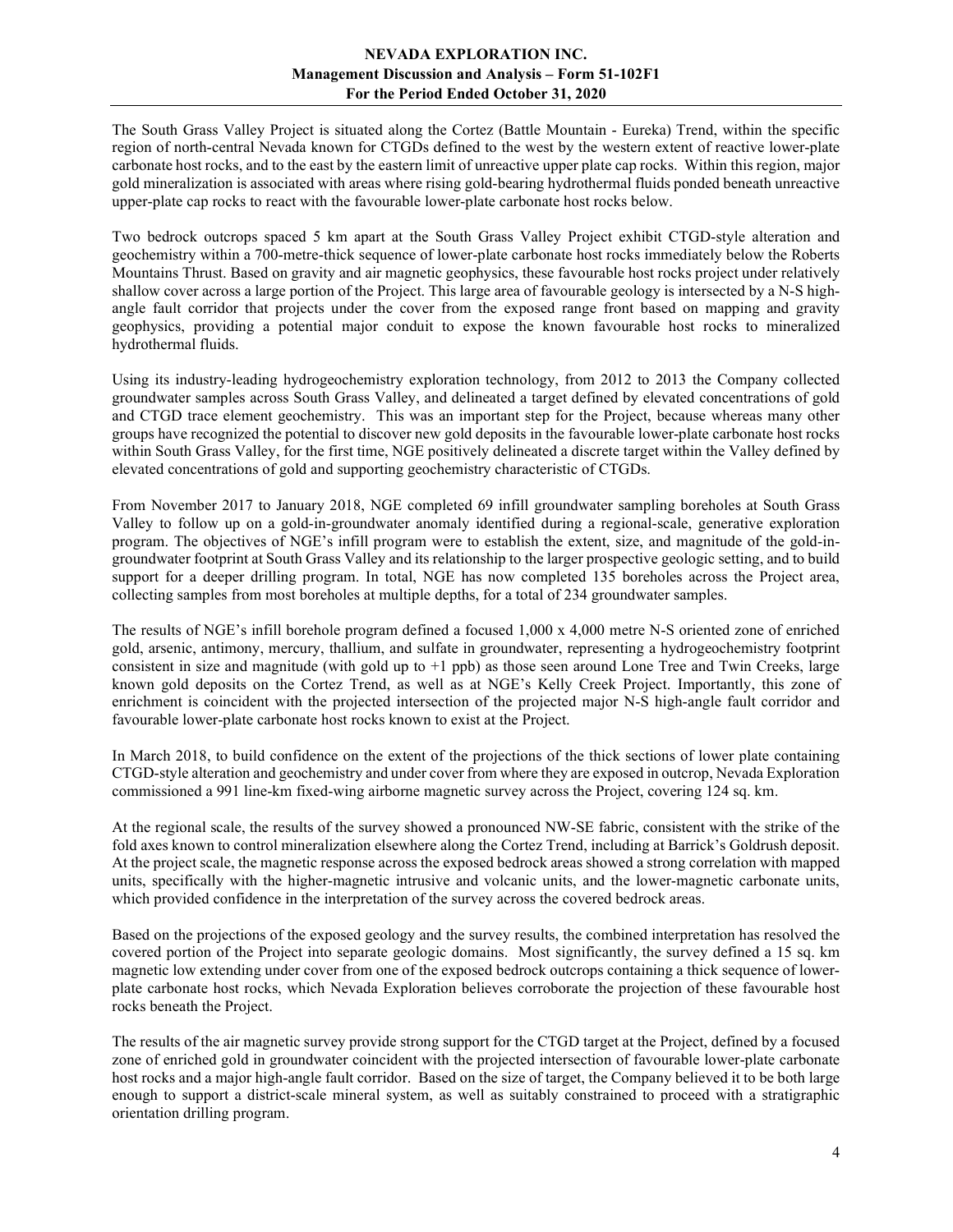From October 2018 through September 2019, Nevada Exploration completed a series of relatively-deep, wide-spaced diamond core drill holes to collect stratigraphic and geologic information across a more than 3.5 kilometre-long corridor through the Project. Based on the results of the core drilling, the Company believes it has discovered a Carlintype mineral system at South Grass Valley with the architecture and scale to potentially support multiple gold deposits, representing an entire new district.

To continue to advance and de-risk this still early-stage project, the Company's next focus was to establish the major geologic controls for mineralization at the project in order to guide its search for potentially economic deposits, and for this the Company needed to improve the resolution of our geologic model by adding many more drill holes. To maximize the number of additional drill holes, for this second round of drilling the Company changed to lessexpensive RC drilling; and to guide the distribution of these drill holes across the project, it chose to cluster the holes in four discrete target areas, each of which represented places within the district that already showed promise in terms of their specific geologic settings, and that also were supported by elevated gold and Carlin-type pathfinder geochemistry in multiple sample mediums.

From January to April 2020, the Company completed 17 new RC drill holes for a total of approximately 5,000 metres. By integrating the results of and geologic information from the RC drill holes, the initial core holes, and mapping with the data from our geophysical surveys, the Company believes it has established the primary source for the mineralized hydrothermal fluids responsible for the Carlin-type features at the project, namely a regional-scale high-angle structural feature that the Company has named the Water Canyon structural corridor. Based on the intensity and zonation of the alteration, gold, and pathfinder concentrations there is strong evidence that the secondary, lateral movement of the fluids through the district was stratigraphically-controlled within a Cambrian-aged limey mudstone (the "Clm Unit").

With a handle on what the Company believes are both the primary and secondary controls for the mineralized hydrothermal fluid flow through the district, its focus has narrowed to where the Clm Unit dips closer to the Water Canyon structural corridor, representing the geologically-constrained target called East Golden Gorge. To test East Golden Gorge for Carlin-type mineralization the Company has designed a program of carefully-targeted core holes to sample the full thickness of the Clm Unit along a three-and-a-half-kilometre length of the target.

## Grass Valley

The Grass Valley project is located in Lander County, Nevada. At the northwestern end of Grass Valley, a 924 km<sup>2</sup> valley basin continues south from Nevada Gold Mines's Cortez Complex, one of the world's largest and lowest cost gold mines. The north end of the Grass Valley Project is located 13 km south southwest of the Cortez Complex. The Company has a  $100\%$  interest in 425 claims (35.5 km<sup>2</sup>) at Grass Valley.

Since 2011, NGE has been exploring for new CTGDs in Grass Valley using its hydrogeochemistry exploration technology. With this integrated approach, NGE has identified a 16 km (10 mi) by 5 km (3 mi) target at Grass Valley defined by elevated concentrations of gold and gold-related trace element geochemistry in groundwater.

In addition to completing a detailed hydrogeochemistry program, NGE and a former partner's work to date has also included: vegetation and soil geochemistry (including soil gas mercury); the acquisition and reprocessing of two historic seismic geophysical lines; geologic mapping; a gravity geophysical survey; one stratigraphic orientation drill hole; and geochemical analysis of approximately 2,400 metres of drill cuttings obtained from seven historic (2005 to 2008) geothermal exploration drill holes.

Based on the work to date at the Project, the Company has confirmed the presence of a large, gold-bearing hydrothermal system at the Grass Valley Project, consistent with the geologic setting of a CTGD. NGE's exploration team is continuing to update its geologic model with ongoing field mapping activities and 3D compilation and interpretation of its comprehensive exploration datasets. With this work, NGE believes it has established evidence that the complex structural controls associated with the Cortez mine to the north are also present along the western edge of Grass Valley, coincident with the elevated gold in groundwater. NGE expects the next stage of work at the project to be 1) extending a soil mercury survey, and 2) a shallow drilling program using its Scorpion drill rig to further characterize the geochemistry of the groundwater, alluvium, and bedrock along these inferred structural controls with the objective of refining the target for a focused deeper drilling program.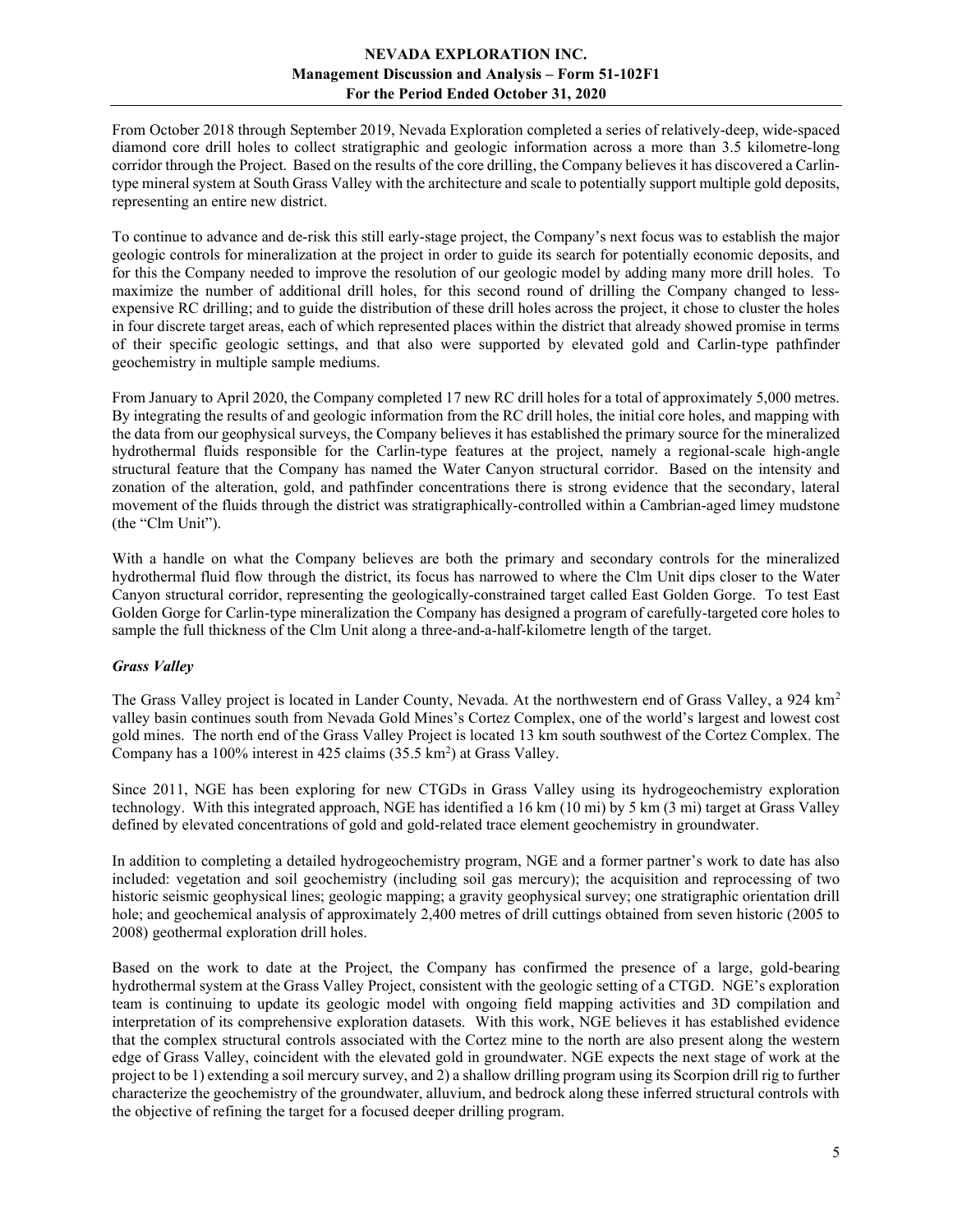# Kelly Creek

The Kelly Creek Project is located in Humboldt County, Nevada. The Company has combined its former Hot Pot Project into its Kelly Creek Project, which together are now referred to as the Kelly Creek Project, comprising: 333 unpatented mining claims held directly by the company, covering approximately 23.9 km<sup>2</sup>; 209 unpatented mining claims leased by the Company from Genesis Gold Corporation through a Mining Lease and Option to Purchase Agreement (the "Genesis Agreement"), covering approximately 15.1 km<sup>2</sup>; and approximately 14.2 km<sup>2</sup> of private land leased by the Company under a Mining Lease Agreement (the "Hot Pot Lease").

The Kelly Creek Basin is situated along the Battle Mountain – Eureka Gold Trend, and is bounded by multi-millionounce gold deposits to the north (Twin Creeks, Getchell, Turquoise Ridge, and Pinson) and south (Lone Tree, Marigold, Trenton Canyon, Converse, Buffalo Valley, Copper Basin, and Phoenix) - together representing more than 70 million ounces of gold along the periphery of the Basin. Despite its proximity to significant mineralization, the interior of the Kelly Creek Basin has seen limited systematic exploration activity to date because its bedrock is largely covered by syn- to post-mineral volcanic units and post-mineral alluvium.

Recognizing the potential to find significant gold mineralization within the Kelly Creek Basin, dozens of major and junior explorers have spent tens of millions of dollars to follow the prospective geology seen in and proximal to the exposed bedrock in the surrounding mountain ranges beneath the sands and gravels covering the Basin. Within the areas controlled by NGE, this activity has included: Santa Fe Pacific completing wide-spaced bedrock mapping drilling in the 1990s; BHP completing an extensive soil auger geochemistry program through the late 1990s; and Placer Dome completing a reconnaissance-scale reverse circulation program in the early 2000s. Other companies that either now hold or have held claims in the immediate area include Newmont, Barrick, AngloGold, Hemlo, Homestake, and Kennecott. The efforts of each company have added valuable information about the geology of the Basin; however, without a cost-effective tool to conduct basin-scale exploration beneath the valley cover, the exploration programs to date in the Kelly Creek Basin have predominantly consisted of unsystematic and uncoordinated efforts focused on relatively small areas.

NGE has integrated the use of its proprietary hydrogeochemistry technology with conventional exploration methods to evaluate the larger Kelly Creek Basin, and has identified a highly prospective area in the middle of the Basin along a portion of a structurally-controlled, shallow, covered bedrock high coincident with highly anomalous gold and associated trace-element chemistry in groundwater.

Since establishing its initial holdings in the Kelly Creek Basin, NGE and its exploration partners have completed major work programs, building a comprehensive exploration dataset to understand the geology beneath the Basin. This exploration dataset now includes:

- 1,000 km<sup>2</sup> of regional magnetic geophysical data;
- 670 km<sup>2</sup> of detailed air magnetic geophysical data;
- 1,000 km<sup>2</sup> of regional gravity geophysical data;
- $\bullet$  100 km<sup>2</sup> of detailed gravity geophysical data;
- 33 line-km of CSAMT geophysical data;
- 49 line-km of 3D reflection seismic data; and
- A drilling database containing 31 drill holes, plus 114 historic drill holes, representing more than 29,000 metres of drilling, including assay results for more than 5,000 drill intervals representing more than 10,000 metres of drill assay data.

Based on the work to date, NGE has confirmed that the favourable geologic setting (host units and structural controls) associated with the adjacent Lone Tree and Marigold deposits project northwards to the Kelly Creek Project area, beneath relatively shallow cover. NGE's earlier drilling and groundwater sampling confirmed that this relatively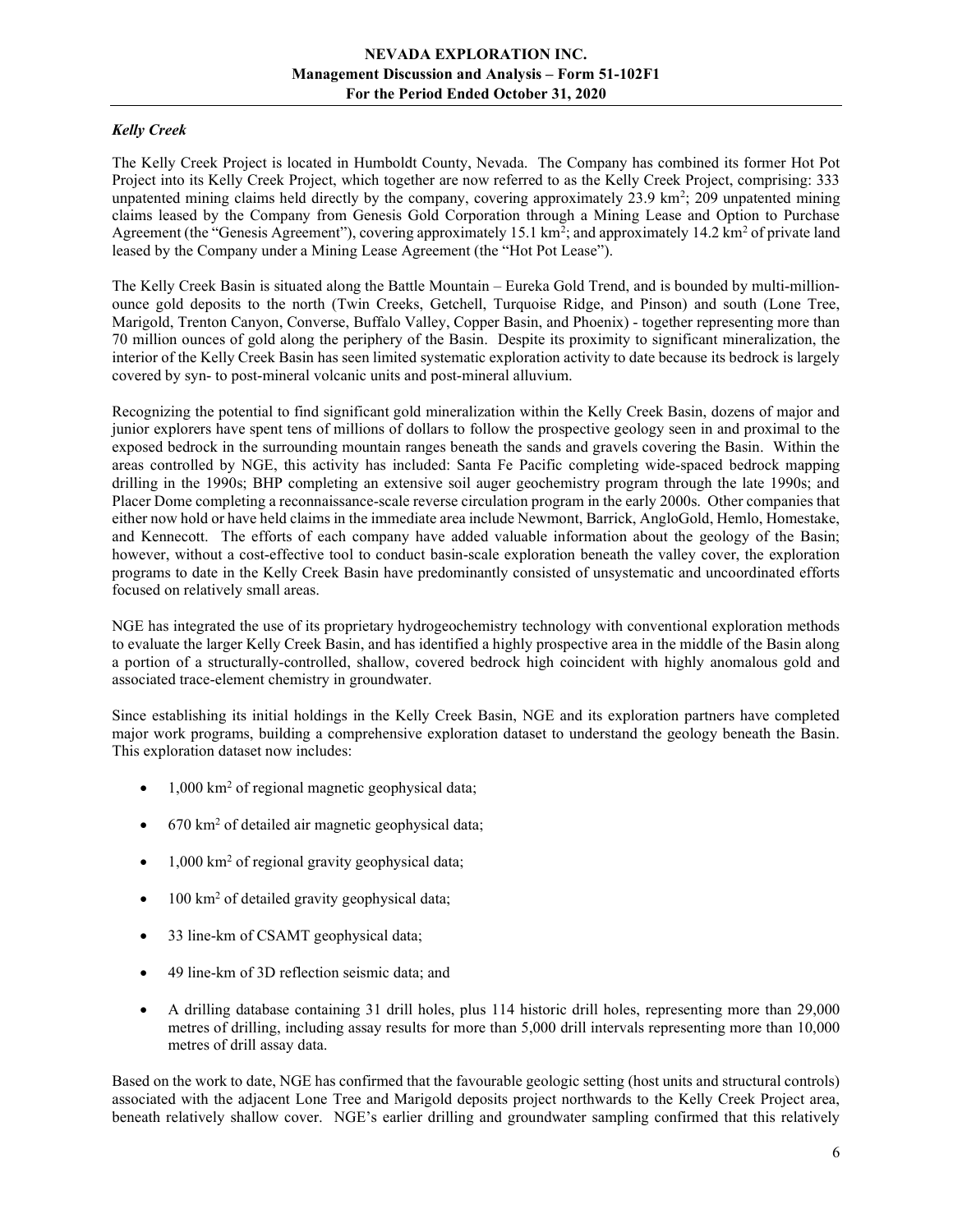shallow, prospective structural and bedrock setting was also associated with enriched gold in groundwater, alluvium, and bedrock.

From late 2016 through late 2017, the Company completed a 61-hole, 5,864 m Scorpion drilling program to collect 3D groundwater, alluvium, and top of bedrock samples across this prospective covered bedrock area, with the objective of constraining the target by vectoring into areas of gold mineralization in bedrock large enough to be associated with the footprint of a large CTGD. Of the 61 holes, 41 holes encountered bedrock, at an average depth of 84 m, which allowed for widespread bedrock mapping and sampling. From the 61 holes, 552 water samples were collected, on average every 10 metres downhole, providing important 3D geochemistry across the project, especially in areas of deeper bedrock where the Scorpion could not sample bedrock directly.

The results have established that the lateral extent of the gold-in-groundwater footprint at Kelly Creek is of a comparable size, and perhaps larger, than that seen at Lone Tree, consistent with the presence of a large, robust, mineralized system. Zones of enriched gold in groundwater form focused, parallel NNW-trending lineaments (also reflected more broadly in arsenic and antimony in groundwater) bounded by the primary N-S structural fabric that runs parallel to Lone Tree and north from Marigold. These linear zones of enrichment that cut through this large favourable system are consistent with the geometry of mineralization hosted within secondary zones of structural extension (Riedel-style shears), marking potential conduits of enhanced vertical hydrothermal fluid flow that are known to provide important ore-controls at many large deposits in Nevada (including Lone Tree).

The results of the Scorpion bedrock sampling combined with the bedrock samples from earlier drilling together define two clusters of  $>0.1$  g/t gold in bedrock, covering areas at least 700 m x 300 m and 1,000 m x 600 m respectively, associated with the discrete lineaments of increased gold-in-groundwater enrichment, which provide new strong evidence that the hydrothermal system at Kelly Creek is mineralized over a larger area than previously known.

By combining the latest Scorpion drill results with the results of earlier deeper core drilling and the geophysical structural interpretation (based on the combined gravity, air magnetic, seismic, and CSAMT datasets), NGE believes that:

- The primary and secondary structural fabric seen in the geophysics, core drilling, and hydrogeochemistry, plus the thick sections of alteration and geochemistry seen in the drilling, support the presence of major reactivated high-angle structural conduits associated with a hydrothermal system of a size necessary to support the formation of a major mineralized system;
- Veining and structural damage seen in the core drilling confirm that the permeability of the units proximal to the favorable structural conduits has been improved over large areas and is well-suited to support gold deposition;
- Thick and wide-spread intervals of hydrothermal alteration, oxidation, decalcification, and carbon remobilization confirm a large hydrothermal system was active at Kelly Creek, and mark the style of alteration and mineralization associated with CTGD, which together are indicative of a favorable mineralizing environment;
- The geochemical footprint seen across the project, which includes large areas of gold mineralization in bedrock, is consistent in terms of the size and geochemical package with the footprints associated with many of Nevada's large mineral systems, which confirms: (i) that the system's hydrothermal fluids were pregnant; (ii) that the pregnant fluids were present across large areas of the system; and (iii) that the pregnant fluids could potentially source economic gold mineralization where provided with favourable depositional conditions, namely suitably-permeable iron-rich host rocks; and
- Thick sections of bedrock units known to support mineralization nearby at Lone Tree and Marigold were encountered by all of the widespread and deeper core drill holes, which confirm that favourable, iron-rich, and suitably permeable host rocks are present across the entire project area and at depth.

NGE believes that these results confirm that the critical components needed to host a large CTGD deposit are present at the Kelly Creek Project, and that the combined dataset suggest the gold-bearing hydrothermal system at Kelly Creek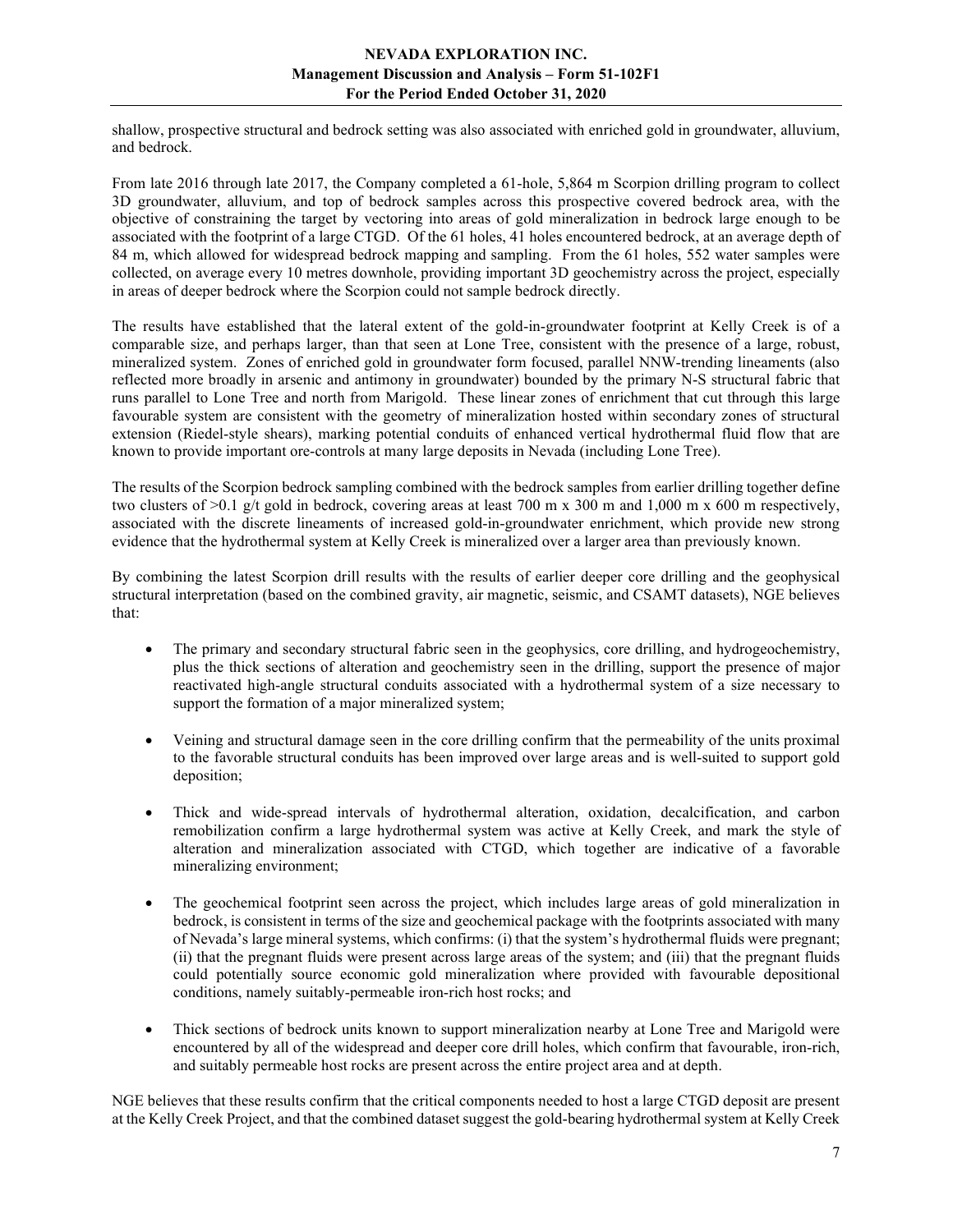is likely the extension of the system responsible for the adjacent Lone Tree (produced 4.6 million ounces) and Marigold (produced 3.2 million ounces plus 5.0 million ounces indicated) deposits, with the potential to support significant additional mineralization.

In July 2020, the Company executed the definitive Exploration and Option to Enter Joint Venture Agreement (the "Agreement") on the project with Austin American Corporation. ("Austin"), led by former Pretium Resources Inc. CEO Joe Ovsenek. Under the Agreement, Austin has the right to earn a 51% interest in the joint venture by spending \$5,000,000 over four years, with the election to then earn an additional 19% by delivering a prefeasibility study.

Under the Agreement, to earn a 51% joint venture interest in the Project, Austin must spend \$5,000,000 in exploration expenditures, as follows (the "Earn In"):

- \$1,000,000 in aggregate within first 15 months, which represents a firm commitment,
- \$2,000,000 in aggregate before second anniversary,
- \$3,500,000 in aggregate before third anniversary, and
- \$5,000,000 in aggregate before fourth anniversary.

During the Earn In, Austin will be the operator of the Project.

Upon completing the Earn In, Austin has a one-time option to elect to earn an additional 19% interest in the joint venture, for a total of 70% (the "Additional Option"), by spending \$1,500,000 per year during first three years of the Additional Option, and by delivering a prefeasibility study prior to June 1, 2028.

At NGE's election, which must be made within 120 days of the approval by the joint venture of a feasibility study, Austin will be obligated to provide NGE's portion of any debt financing or arrange for third party financing of NGE's portion of any debt financing required to construct a mine on the Project described in the feasibility study in consideration for the transfer by NGE to Austin of a 5% interest in the joint venture. If a party is diluted to a 10% interest in the joint venture, its interest will be converted to a 10% net profits interest.

Additionally, Austin is responsible for the payment of all annual claim maintenance fees as well as annual Hot Pot and Genesis lease payments as detailed above as long as the Agreement is maintained.

If a party is diluted to a 10% interest in the joint venture, its interest will be converted to a 10% net profits interest.

## Awakening

The Awakening project is located in Humboldt County, Nevada, 50 kilometres north-northwest of Winnemucca, and approximately 4,000 metres north of the 4.8-million-ounce Sleeper Gold Mine, which produced 1.66 million ounces from 1986 to 1996 and has a remaining measured and indicated mineral resource of 3.14 million ounces (297 Mt at 0.33 g/t Au). The Company has a 100% interest in 362 claims  $(27.5 \text{ km}^2)$  at Awakening.

The area is largely covered by syn- to post-mineral volcanic units and post-mineral alluvium, and as a result the project has seen limited historic exploration activity. Nevada Exploration generated the project based on elevated concentrations of gold and related pathfinder geochemistry identified in groundwater as part of its basin-scale, hydrogeochemistry-supported, generative exploration program across the larger Desert Valley.

Following up from the results of its generative program, Nevada Exploration and an early partner at the project (the Company now owns the project 100%), have advanced the project by completing a progressive series of district-scale geochemistry, geophysics, and orientation-drilling programs to build a comprehensive exploration dataset to target Sleeper-style mineralization, which includes:

- 85 km<sup>2</sup> detailed gravity geophysics survey;
- $\bullet$  173 km<sup>2</sup> airborne magnetic survey;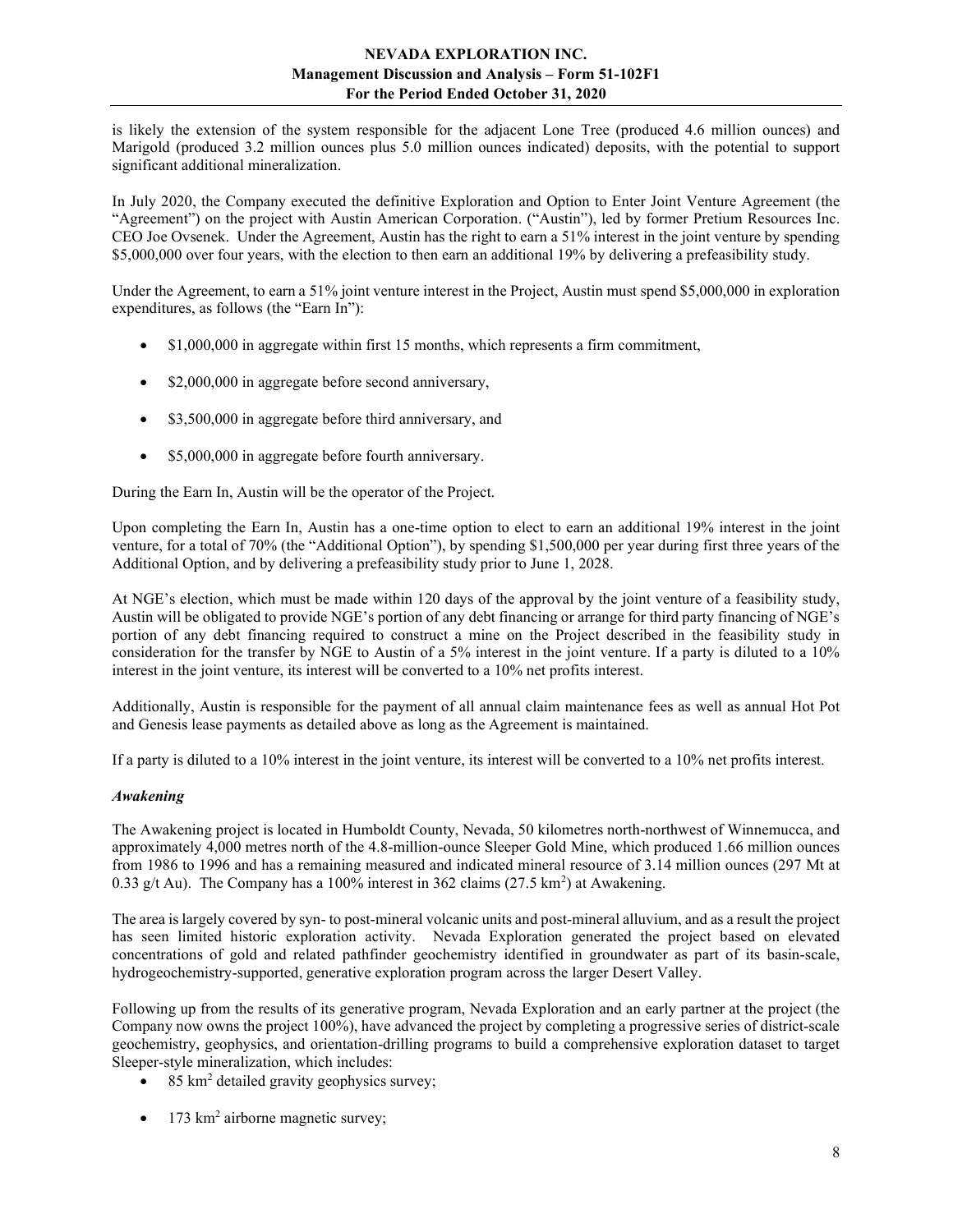- 42 line-km IP survey;
- 1,830 sample soil geochemistry program;
- 62 borehole hydrogeochemistry program;
- 4,668 metres of orientation drilling; and
- (24 holes with an average depth of 195 metres).

Based on the combined data, Nevada Exploration believes it has established support that the favourable lithological, structural, and alteration features associated with the mineralization at Sleeper continue northward, under relatively shallow cover at Awakening, coincident with anomalous gold in groundwater. The company expects the next phase of work at the project will integrate the results of the multiple work programs to build a robust geologic model for the purpose of defining and prioritizing specific exploration targets for the next phase of drilling.

#### Summary of expenditures by property:

Resource properties expenditures for the period ended October 31, 2020 were as follows:

| 2020               | Grass<br><b>Valley</b>   | <b>South Grass</b><br><b>Valley</b> |      | <b>Kelly Creek</b>       |    | Awakening                |    | <b>Total</b> |
|--------------------|--------------------------|-------------------------------------|------|--------------------------|----|--------------------------|----|--------------|
| Land holding costs | \$<br>92,836 \$          | 153,125                             | - \$ | $\sim$ .                 | -S | 1,422                    | \$ | 247,383      |
| Drilling           | $\overline{\phantom{a}}$ | (10,760)                            |      | (436)                    |    | $\overline{\phantom{a}}$ |    | (11,196)     |
| Scorpion drilling  | $\overline{\phantom{a}}$ |                                     |      | (1,062)                  |    |                          |    | (1,062)      |
| Geology            | $\overline{\phantom{a}}$ | 9,929                               |      | $\overline{\phantom{a}}$ |    |                          |    | 9,929        |
|                    | \$<br>92,836 \$          | 152,294                             | S    | (1, 498)                 | S  | 1,422                    | -S | 245,054      |

Resource properties expenditures for the period ended October 31, 2019 were as follows:

| 2019               | Grass<br><b>Valley</b>       | <b>South Grass</b><br><b>Valley</b> |               | <b>Kelly Creek</b>       |                        | Other       | <b>Total</b> |
|--------------------|------------------------------|-------------------------------------|---------------|--------------------------|------------------------|-------------|--------------|
| Land holding costs | \$<br>99,775 \$              | 201,400                             | <sup>\$</sup> | 154,152                  | S                      | 1,422<br>S  | 456,749      |
| Drilling           | -                            | 832,356                             |               | $\overline{\phantom{a}}$ |                        |             | 832,356      |
| Scorpion drilling  | $\overline{\phantom{a}}$     | 1,191                               |               | $\overline{\phantom{a}}$ |                        | -           | 1,191        |
| Geochemistry       | $\qquad \qquad \blacksquare$ | 96,005                              |               | $\overline{\phantom{0}}$ |                        |             | 96,005       |
| Geology            | $\qquad \qquad \blacksquare$ | 72,128                              |               | $\overline{\phantom{a}}$ |                        |             | 72,128       |
| Geophysics         | $\qquad \qquad \blacksquare$ | 3,756                               |               | $\overline{\phantom{a}}$ |                        | -           | 3,756        |
| Geoprobing         | -                            | 88,548                              |               | $\overline{\phantom{a}}$ |                        |             | 88,548       |
|                    | \$<br>99,775 \$              | 1,295,384                           | \$            | 154,152                  | $\mathbf{\mathcal{S}}$ | 1,422<br>-S | 1,550,733    |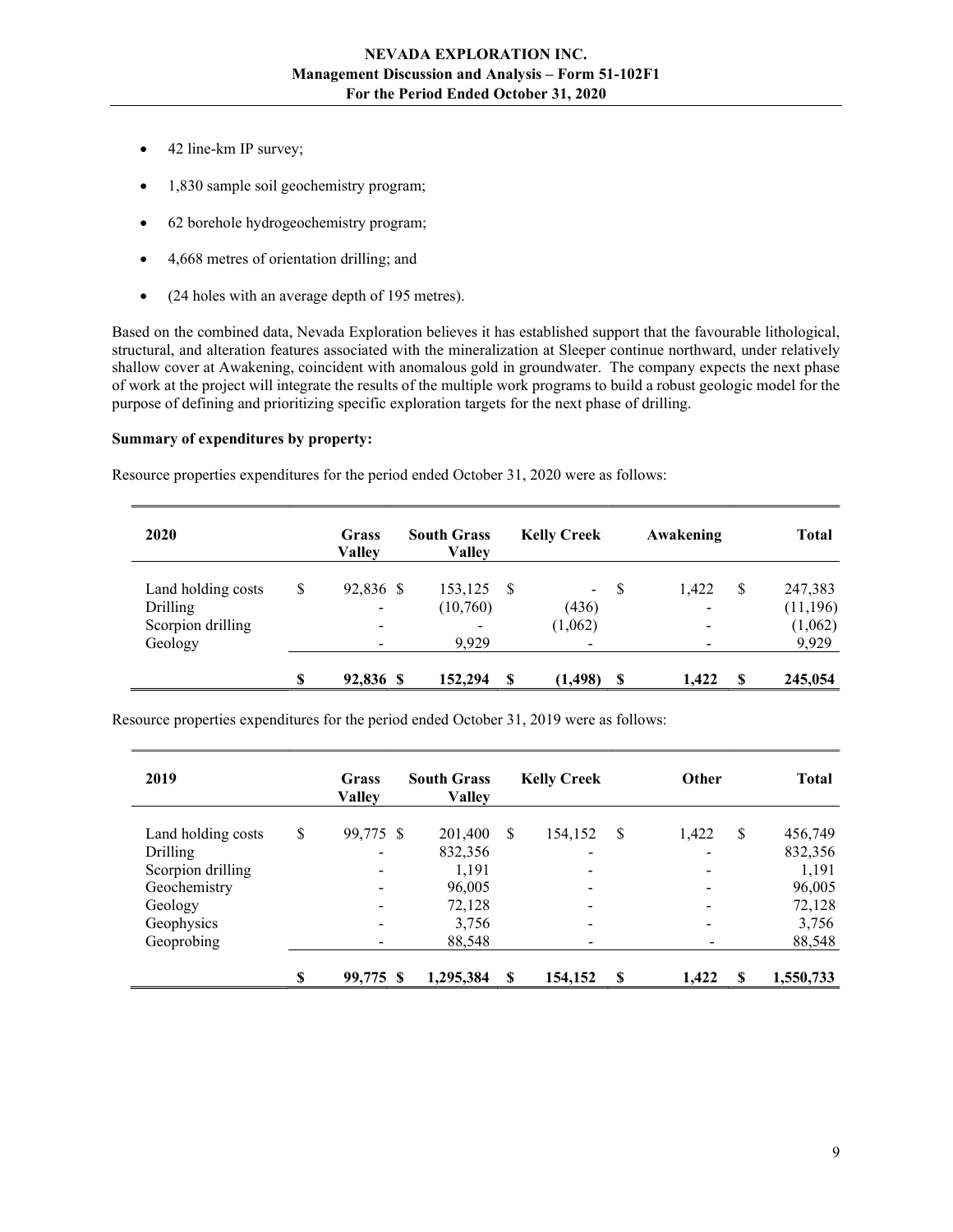## RESULTS OF OPERATIONS

#### For the three months ended October 31, 2020

The Company's net loss for the three-month period ended October 31, 2020 (the "Current Period") was \$745,354 compared to \$1,199,972 for the three-month period ended October 31, 2019 (the "Previous Period"). The decrease is primarily a result of the following:

Exploration and evaluation expenditures during the Current Period were \$235,536, compared to \$687,424 during the Previous Period. The reason for the decrease is due to Austin's payment of the annual claim maintenance fees, as well as annual Hot Pot and Genesis lease payments on the Kelly Creek property of behalf of the Company. Additionally, there was decreased drilling activity during the Current Period.

Filing fees during the Current Period were \$7,646, compared to \$44,062 during the Previous Period. The decrease is primarily the result of holding the annual general meeting later in the Current Period as compared to the Previous Period.

Investor relations expense during the Current Period was \$21,212, compared to \$90,499 during the Previous Period. The decrease is primarily the result of decreased participation in trade shows and conferences due to the COVID19 outbreak.

Salaries during the Current Period were \$109,569, compared to \$113,510 during the Previous Period. The decrease is due to a reduction in staff at the Company's exploration office during the Current Period.

The decreases in net income were partially offset by an increase in share-based payments during the Current Period of \$254,371 compared to \$78,087 during the Previous Period. The increase in share-based payments is due to 1,525,000 share purchase options being granted in the Current Period, whereas 150,000 share purchase options were granted in the Previous Period.

#### For the six months ended October 31, 2020

The Company's net loss for the six-month period ended October 31, 2020 (the "Current Period") was \$1,017,284 compared to \$2,473,380 for the six-month period ended October 31, 2019 (the "Previous Period"). The decrease is primarily a result of the following:

Exploration and evaluation expenditures during the Current Period were \$245,054, compared to \$1,550,733 during the Previous Period. The reason for the decrease is due to Austin's payment of the annual claim maintenance fees, as well as annual Hot Pot and Genesis lease payments on the Kelly Creek property of behalf of the Company. Additionally, there was decreased drilling activity during the Current Period.

Filing fees during the Current Period were \$12,258, compared to \$51,693 during the Previous Period. The decrease is primarily the result of holding the annual general meeting later in the Current Period as compared to the Previous Period.

Investor relations expense during the Current Period was \$44,927, compared to \$140,972 during the Previous Period. The decrease is primarily the result of decreased participation in trade shows and conferences due to the COVID19 outbreak.

Salaries during the Current Period were \$184,445, compared to \$227,489 during the Previous Period. The decrease is due to a reduction in staff at the Company's exploration office during the Current Period.

The decreases in net income were partially offset by an increase in share-based payments during the Current Period of \$295,198 compared to \$192,143 during the Previous Period. The increase in share-based payments is due to 1,525,000 share purchase options being granted in the Current Period, whereas 150,000 share purchase options were granted in the Previous Period.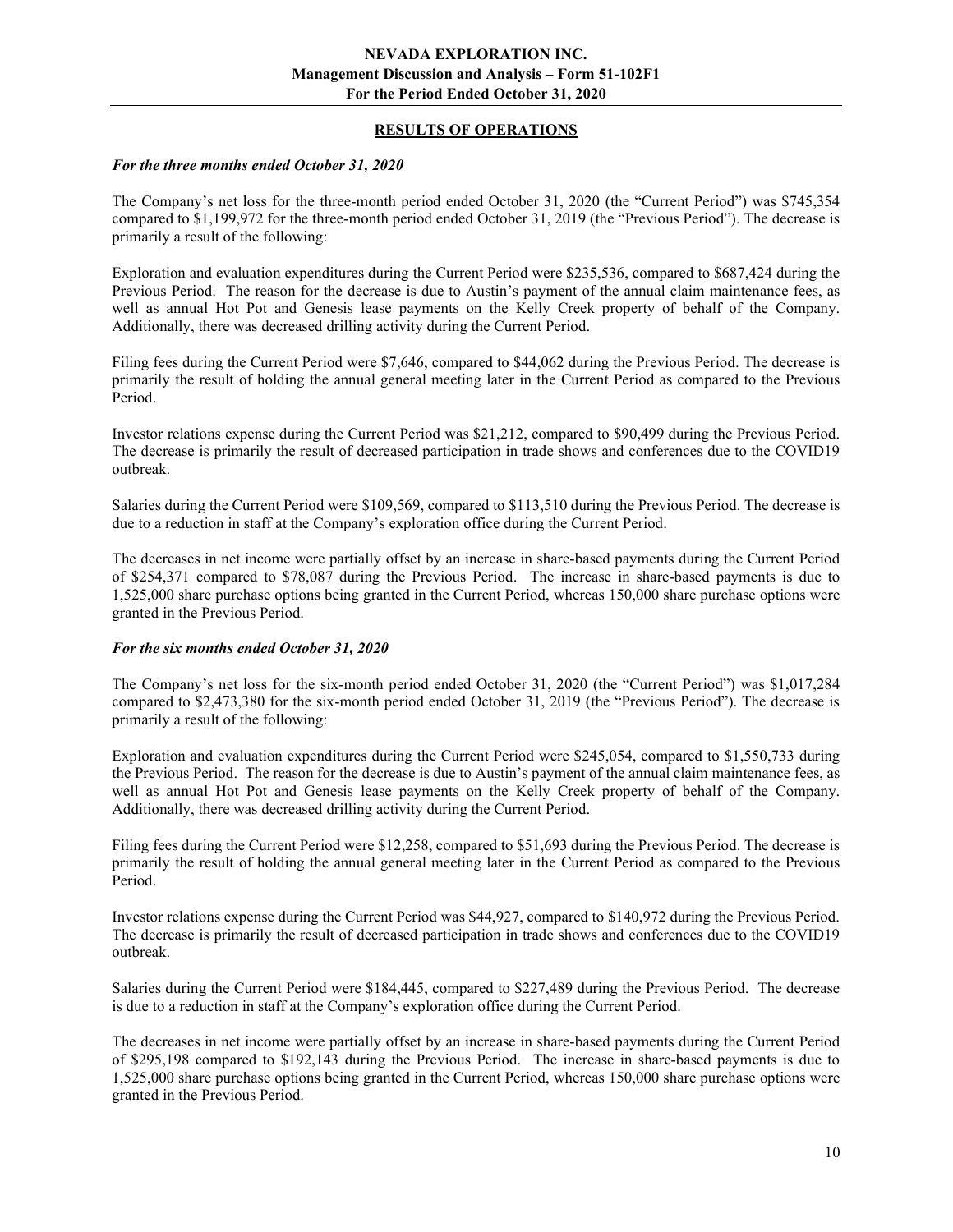# QUARTERLY FINANCIAL INFORMATION

|                                                                                   | Three Month<br>Period Ended<br>October 31,<br>2020                |               | Three Month<br>Period Ended<br>July 31,<br>2020       |               | Three Month<br>Period Ended<br>April 30,<br>2020         |               | Three Month<br>Period Ended<br>January 31,<br>2020     |
|-----------------------------------------------------------------------------------|-------------------------------------------------------------------|---------------|-------------------------------------------------------|---------------|----------------------------------------------------------|---------------|--------------------------------------------------------|
| Total assets<br>Working capital (deficit)<br>Equity<br>Net loss<br>Loss per share | \$<br>209,004<br>(274, 243)<br>(105, 902)<br>(745, 354)<br>(0.01) | <sup>\$</sup> | 519,679<br>167,887<br>392,435<br>(271, 930)<br>(0.00) | <sup>S</sup>  | 448,509<br>(139,740)<br>132,580<br>(1,620,002)<br>(0.02) | S.            | 802,014<br>378,327<br>660,179<br>(1,042,038)<br>(0.01) |
|                                                                                   | Three Month<br>Period Ended<br>October 31,<br>2019                |               | Three Month<br>Period Ended<br>July 31,<br>2019       |               | Three Month<br>Period Ended<br>April 30,<br>2019         |               | Three Month<br>Period Ended<br>January 31,<br>2019     |
| Total assets<br>Working capital                                                   | \$<br>323,229<br>(100, 533)                                       | S             | 1,221,468<br>625,365                                  | <sup>\$</sup> | 2,166,885<br>1,765,975                                   | <sup>\$</sup> | 1,028,010<br>449,731                                   |

# ANNUAL FINANCIAL INFORMATION

Equity 140,619 885,603 2,050,945 758,447 Net loss (1,199,972) (1,273,408) (900,764) (1,444,819) Loss per share  $(0.01)$   $(0.01)$   $(0.01)$   $(0.02)$ 

The financial statements have been prepared in accordance with IFRS for fiscal years 2020, 2019 and 2018, and are expressed in Canadian dollars.

|                                         | Year Ended<br>April 30,<br>2020 | Year Ended<br>April 30,<br>2019 | Year Ended<br>April 30,<br>2018 |
|-----------------------------------------|---------------------------------|---------------------------------|---------------------------------|
|                                         | \$                              | S                               |                                 |
| <b>Operations:</b>                      |                                 |                                 |                                 |
| Revenues                                |                                 |                                 |                                 |
| Net income (loss)                       | (5,135,420)                     | (4,333,994)                     | (2,866,420)                     |
| Net income (loss) per share $-$ Basic   | (0.06)                          | (0.06)                          | (0.06)                          |
| Net income (loss) per share $-$ Diluted | (0.06)                          | (0.06)                          | (0.06)                          |
| <b>Balance Sheet:</b>                   |                                 |                                 |                                 |
| Working capital (deficit)               | (139,740)                       | 1,765,975                       | 164,677                         |
| Total current assets                    | 176,189                         | 1,881,915                       | 250,400                         |
| Total liabilities                       | 315,929                         | 115,940                         | 85,723                          |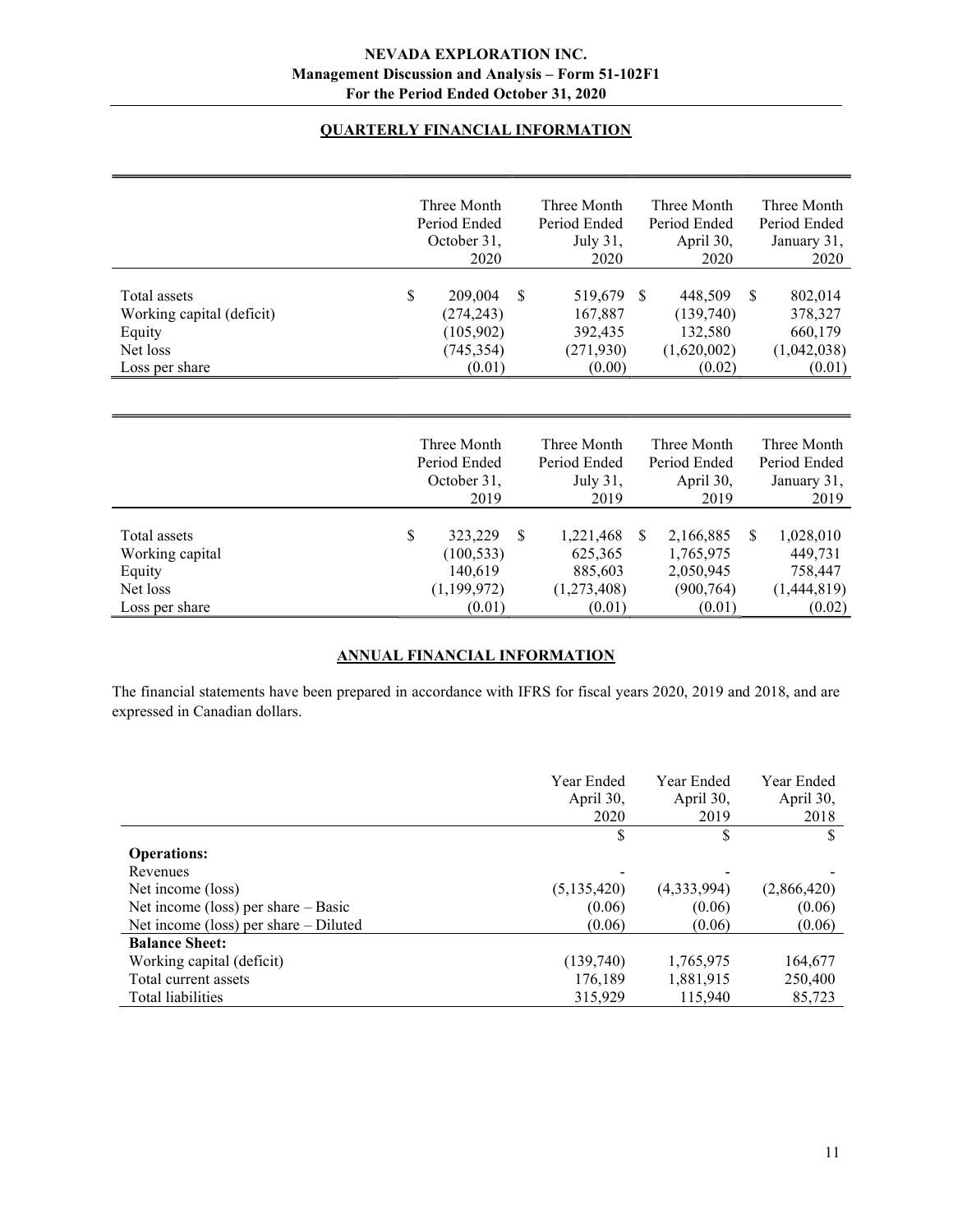# LIQUIDITY AND CAPITAL RESOURCES

# **Liquidity**

The Company has financed its operations primarily through the issuance of common shares. The Company continues to seek capital through various means including the issuance of equity and/or debt.

Net cash used in operating activities for the period ended October 31, 2020 was \$532,350 compared to \$2,160,045 used during the period ended October 31, 2019 and consists primarily of the operating loss and changes in non-cash working capital items as detailed in the condensed consolidated interim financial statements for the period ended October 31, 2020 and filed on www.sedar.com.

Net cash provided by financing activities for the period ended October 31, 2020 was \$491,358, which is primarily related to the net proceeds from the completion of a private placement totalling 2,500,000 units. During the period ended October 31, 2019, net cash provided by financing activities was \$376,649.

## Assets and liabilities

At October 31, 2020, the Company had working capital deficit of \$274,243 (April 30, 2020 – working capital deficit of \$139,740). Current assets include cash and cash equivalents totaling \$10,613 (April 30, 2020 - \$49,174); \$4,976 (April 30, 2020 - \$109,163) in accounts receivable; \$17,007 (April 30, 2020 - \$8,503) in short term investments; and \$8,067 (April 30, 2020 - \$9,349) in prepaid expenses. Current liabilities include accounts payable and accrued liabilities of \$314,906 (April 30, 2020 - \$315,929).

Deposits and bonds consist of deposits for credit cards, as well as for land reclamation which also add to the Company's asset base. Deposits (bonds) are required by the U.S Bureau of Land Management (BLM) to ensure that reclamation and clean-up work on the Company's properties will be completed to the satisfaction of the BLM. Total deposits as at October 31, 2020 are \$78,103 (April 30, 2020 - \$98,314).

## COMMITMENTS

As October 31, 2020, the Company has total office lease commitments of \$14,298 as follows:

- a) Total office lease payments of \$6,289 ending December 31, 2020.
- b) Total office lease payments of \$8,009 ending February 28, 2021.

## OFF-BALANCE SHEET ARRANGEMENTS

As at October 31, 2020, NGE had no off-balance sheet arrangements such as guaranteed contracts, contingent interests in assets transferred to an entity, derivative instrument obligations or any instruments that could trigger financing, market or credit risk to NGE.

## RELATED PARTY TRANSACTIONS

During the period ended October 31, 2020, the Company:

- i) paid or accrued \$39,000 in consulting fees to a corporation of which the Chief Financial Officer is an employee.
- ii) paid or accrued \$60,000 in consulting fees to a company controlled by a director of the Company and to a consultant related to a director.
- iii) recorded share-based payments of \$273,981 related to the fair value of stock options vesting through the period to officers, directors, and a consultant related to a director.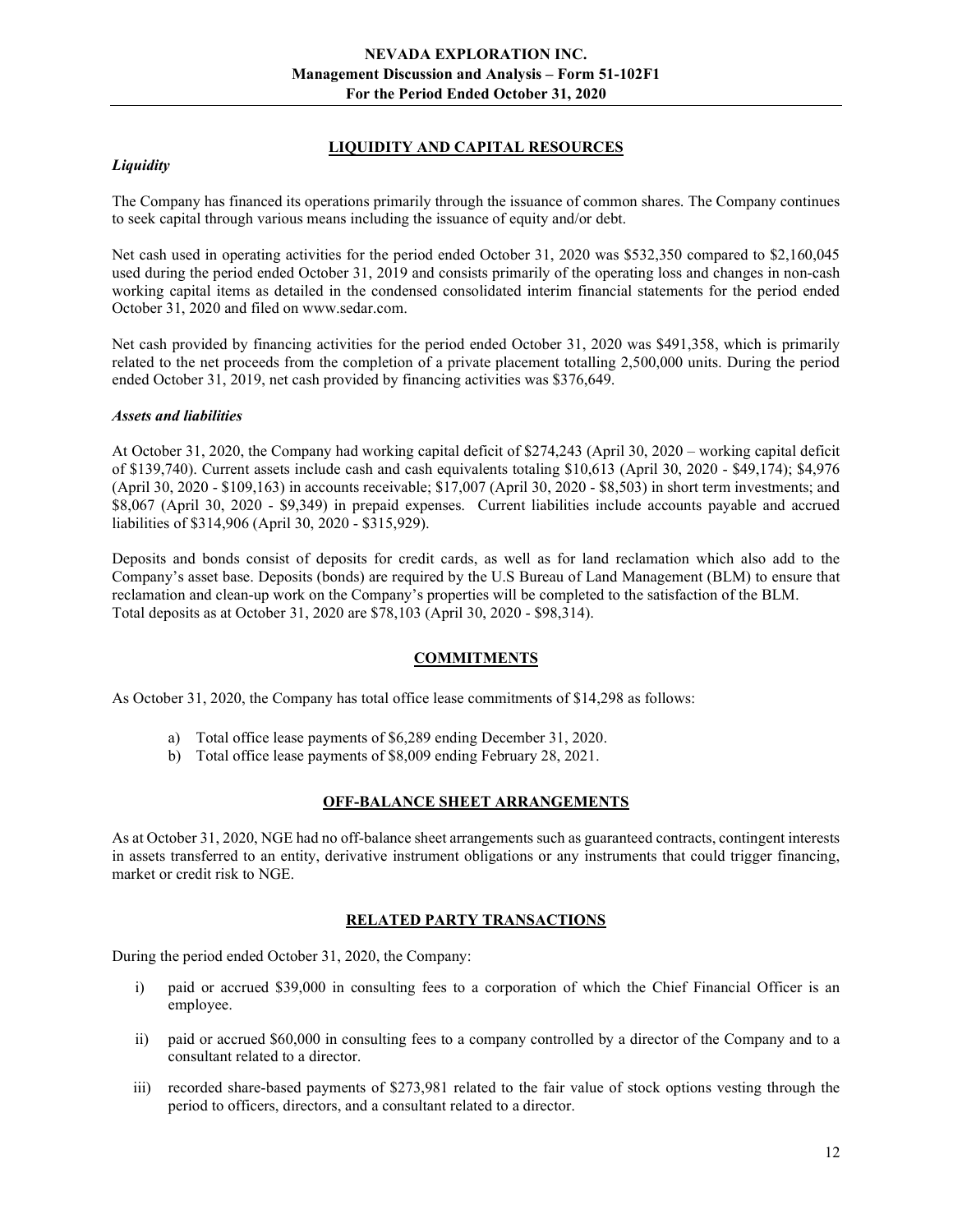iv) The Company sold a vehicle to a former officer for \$31,497.

During the period ended October 31, 2019, the Company:

- i) paid or accrued \$39,000 in consulting fees to a corporation of which the Chief Financial Officer is an employee.
- ii) paid or accrued \$60,000 in consulting fees to a company controlled by a director of the Company and to a consultant related to a director.
- iii) recorded share-based payments of \$138,696 related to the fair value of stock options vesting through the period to officers, directors, and a consultant related to a director.

The amounts included in accounts payable and accrued liabilities which are due to related parties are as follows:

|                                                                                                                                                                |   | October 31,<br>2020 |     | April 30,<br>2020 |
|----------------------------------------------------------------------------------------------------------------------------------------------------------------|---|---------------------|-----|-------------------|
| Due to a corporation of which the Chief Financial<br>Officer is an employee<br>Due to key management<br>Due to officers, companies controlled by directors and | S | 27,300<br>122,913   | - S | 6,825<br>17,861   |
| a consultant related to a director                                                                                                                             |   | 113,278             |     | 27,650            |
|                                                                                                                                                                |   | 263.491             |     | 52,336            |

Key management personnel are those persons having authority and responsibility for planning, directing and controlling the activities of the Company, directly or indirectly. Key management personnel include the Company's President, Chief Executive Officer and Chief Operating Officer.

Remuneration of key management of the Company is as follows:

|                                  | Six Months<br>Ended<br>October 31,<br>2020 |      | Six Months<br>Ended<br>October 31,<br>2019 |
|----------------------------------|--------------------------------------------|------|--------------------------------------------|
| Salaries<br>Share-based payments | \$<br>169,079<br>112,423                   | - \$ | 204,244<br>69,705                          |
|                                  | 281,502                                    | - \$ | 273,949                                    |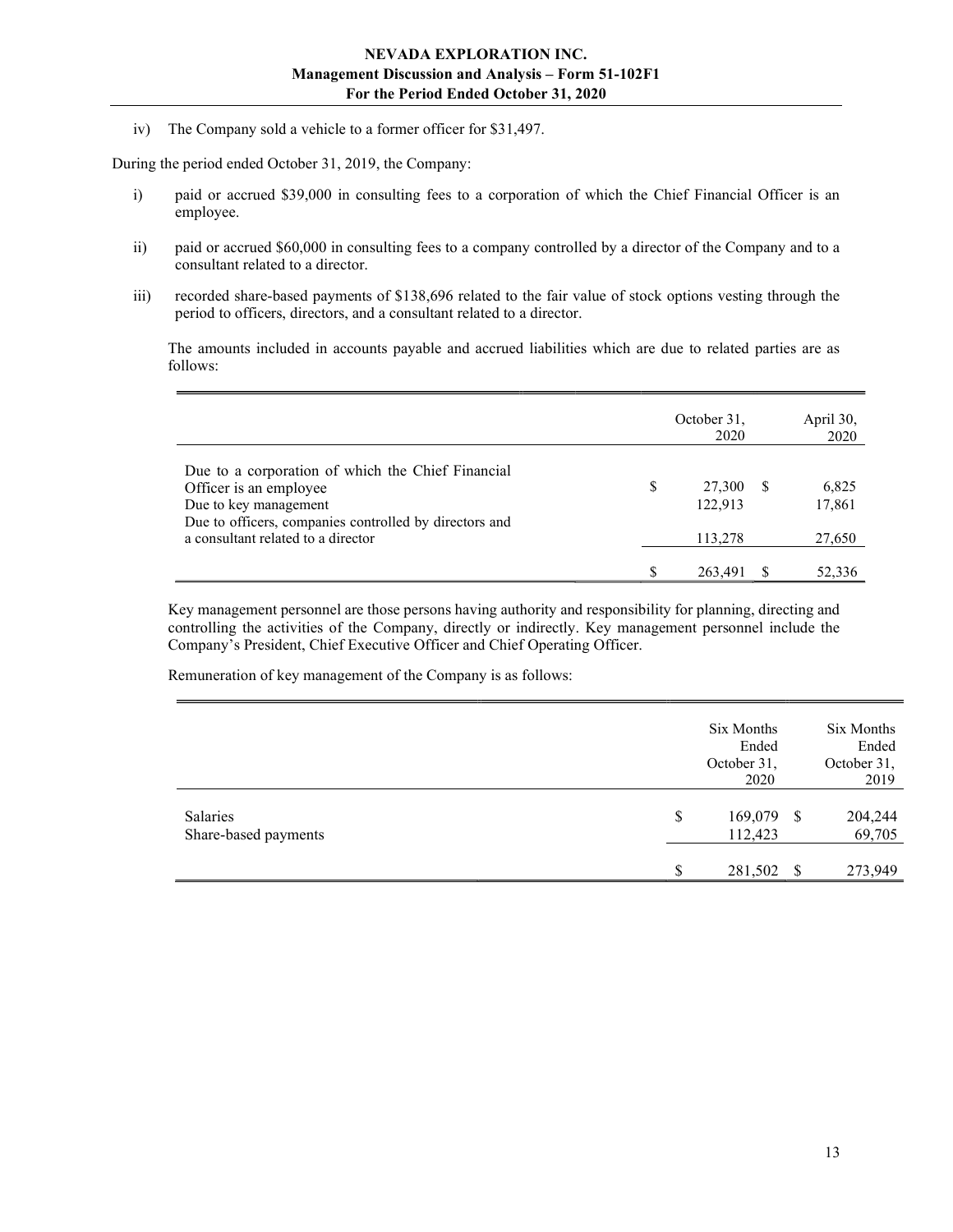# OUTSTANDING SHARE DATA

|                      | Number       | Exercise |                    |  |
|----------------------|--------------|----------|--------------------|--|
|                      | of Options   | Price    | <b>Expiry Date</b> |  |
| <b>Stock options</b> |              |          |                    |  |
|                      | 125,000      | \$0.315  | December 31, 2020  |  |
|                      | 1,470,000    | 0.47     | August 3, 2026     |  |
|                      | 350,000      | 0.40     | November 27, 2027  |  |
|                      | 300,000      | 0.15     | July 4, 2028       |  |
|                      | 2,555,000    | 0.26     | October 1, 2028    |  |
|                      | 150,000      | 0.35     | October 26, 2028   |  |
|                      | 250,000      | 0.30     | February 21, 2029  |  |
|                      | 50,000       | 0.23     | May 30, 2019       |  |
|                      | 200,000      | 0.18     | October 31, 2029   |  |
|                      | 1,525,000    | 0.185    | October 20, 2030   |  |
|                      | 6,975,000    |          |                    |  |
| Warrants             |              |          |                    |  |
|                      | 5,235,450    | 0.30     | February 28, 2021  |  |
|                      | 2,959,600    | 0.30     | March 6, 2021      |  |
|                      | 1,351,945    | 0.45     | July 14, 2021      |  |
|                      | 4,036,750    | 0.50     | October 10, 2021   |  |
|                      | 887,144      | 0.50     | March 11, 2022     |  |
|                      | 2,920,825    | 0.50     | June 4, 2022       |  |
|                      | 928,500      | 0.50     | July 1, 2022       |  |
|                      | 2,560,917    | 0.40     | February 25, 2022  |  |
|                      | 1,250,000    | 0.50     | January 7, 2023    |  |
|                      | 22, 131, 131 |          |                    |  |
|                      |              |          |                    |  |

As at December 22, 2020, the Company has 104,374,816 common shares issued and outstanding and has the following stock options and warrants outstanding:

Fully diluted: 133,480,947

# FINANCIAL INSTRUMENTS AND FINANCIAL RISK FACTORS

#### Risk Management Policies

The Company is exposed to risk due to the nature of its financial instruments. Risk management is the responsibility of management and the Company did not use derivative instruments.

#### Fair value

Financial instruments measured at fair value are classified into one of three levels in the fair value hierarchy according to the relative reliability of the inputs used to estimate the fair values. The three levels of the fair value hierarchy are:

Level 1 – Unadjusted quoted prices in active markets for identical assets or liabilities;

Level 2 – Inputs other than quoted prices that are observable for the asset or liability either directly or indirectly; and Level 3 – Inputs that are not based on observable market data.

Short term investments are measured at level 1 of the fair value hierarchy. The fair value of short term investments is measured at the market price of the common shares held at the measurement date. The carrying value of cash and cash equivalents, other receivable, deposits and bonds, and accounts payable and accrued liabilities approximate their fair value because of the short-term nature of these instruments.

## Financial risk factors

The Company's risk exposures and the impact on the Company's financial instruments are summarized below: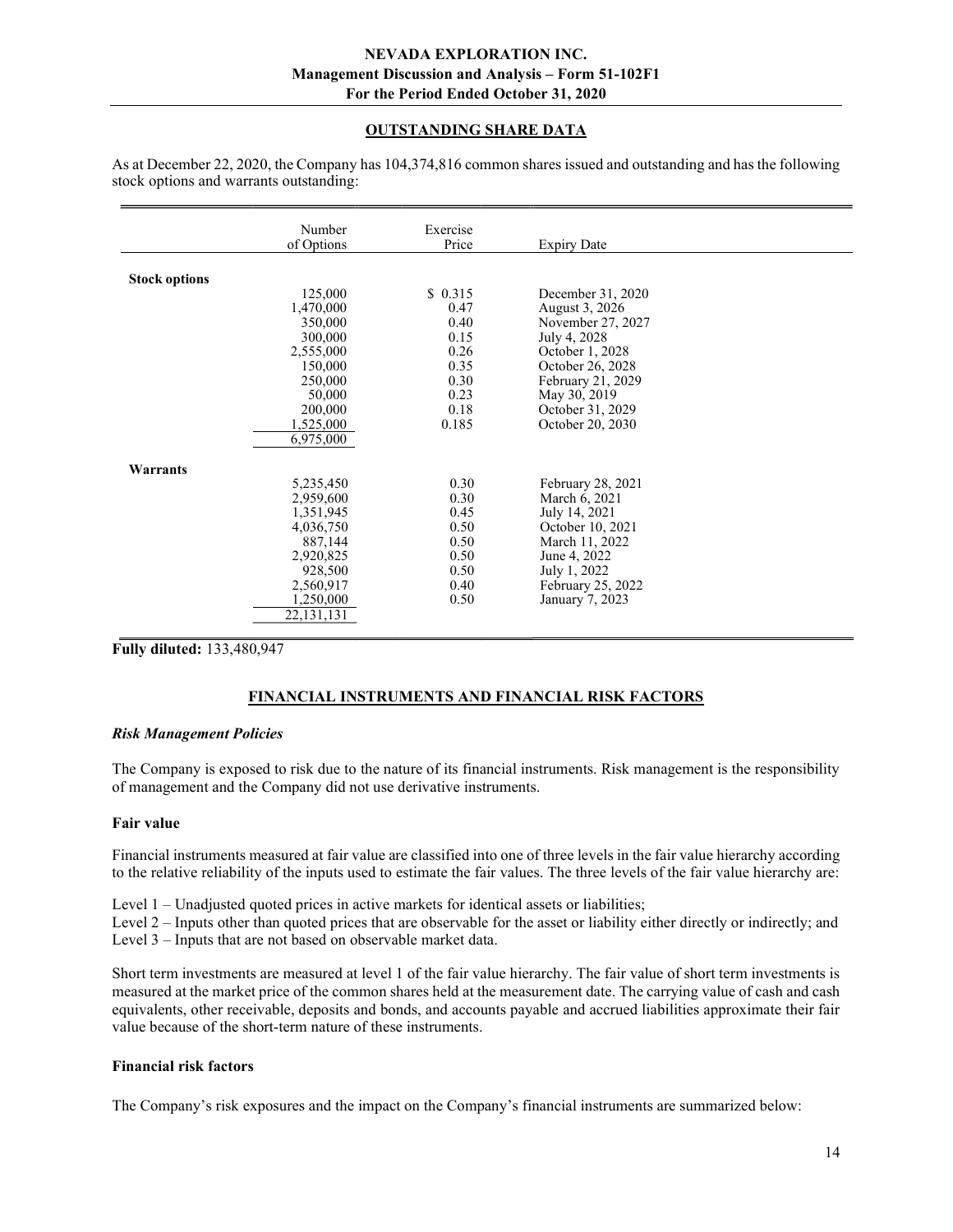# Credit risk

Credit risk is the risk of loss associated with a counterparty's inability to fulfill its payment obligations. The Company's credit risk is primarily attributable to cash and cash equivalents and deposits and bonds. Management believes that the credit risk concentration with respect to cash and cash equivalents, deposits and bonds is remote as it maintains accounts with highly-rated financial institutions.

#### Liquidity risk

Liquidity risk is the risk that the Company will not be able to meet its financial obligations as they fall due. The Company manages liquidity risk through the management of its capital structure and financial leverage. It also manages liquidity risk by continuously monitoring actual and projected cash flows. The Board of Directors reviews and approves the Company's operating and capital budgets, as well as any material transactions out of the normal course of business.

As at October 31, 2020, the Company had a cash and cash equivalent balance of \$10,613 (April 30, 2020 - \$49,174) to settle current liabilities of \$314,906 (April 30, 2020 - \$315,929). The Company believes that there is minimal liquidity risk as at October 31, 2020.

#### Market risk

Market risk is the risk of loss that may arise from changes in market factors such as interest rates, foreign exchange rates and equity prices.

(a) Interest rate risk

 The Company is exposed to interest rate risk to the extent that the cash and cash equivalents maintained at the financial institutions is subject to floating rate of interest. The interest rate risks on cash and cash equivalents and deposits and bonds are not considered significant.

(b) Foreign currency risk

The Company is exposed to financial risk arising from fluctuations in foreign exchange rates and the degree of volatility of these rates. A significant portion of the Company's expenses is denominated in US dollars. Consequently, certain assets, liabilities and operating expenses are exposed to currency fluctuations. The Company does not use derivative instruments to reduce its exposure to foreign currency risk. Net assets denominated in foreign currency and the Canadian dollar equivalents as at October 31, 2020 are as follows:

|                     |   | USD         | CDN       |
|---------------------|---|-------------|-----------|
| Current assets      | S | $11,043$ \$ | 14,707    |
| Non-current assets  |   | 117,764     | 156,841   |
| Current liabilities |   | (55, 572)   | (74, 011) |
|                     | S | 73,235      | 97,537    |

Based on the above net exposures as at October 31, 2020, and assuming all other variables remain constant, a 10% change in the value of the US dollar against the Canadian dollar would result in an increase/decrease of USD\$7,324 in comprehensive loss.

## CAPITAL MANAGEMENT

In order to maintain its capital structure, the Company is dependent on equity funding and when necessary, raises capital through the issuance of equity instruments, primarily comprised of common shares and share purchase warrants. In the management of capital, the Company includes the components of equity as well as cash and cash equivalents.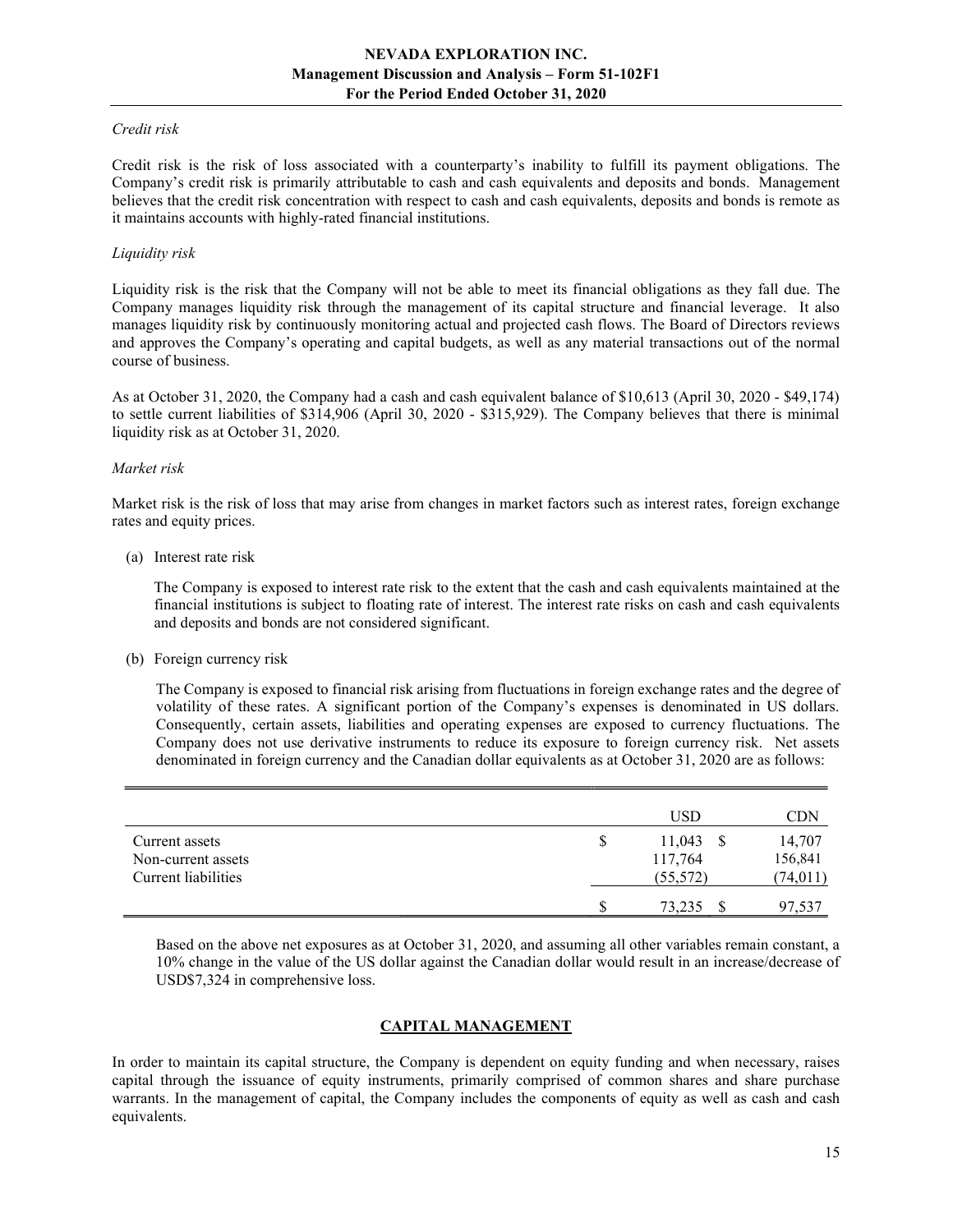The Company prepares annual estimates of exploration expenditures and monitors actual expenditures compared to the estimates to ensure that there is sufficient capital on hand to meet ongoing obligations. The Company's investment policy is to invest any excess cash in highly liquid short-term deposits with terms of one year or less and which can be liquidated after thirty days without interest penalty. The Company currently has insufficient capital to fund its exploration programs and is reliant on completing equity financings to fund further exploration. The Company is not subject to any externally imposed capital requirements.

There were no changes in the Company's approach to capital management during the year ended October 31, 2020.

#### RISKS AND UNCERTAINTIES

In conducting its business of mineral exploration, NGE is subject to a wide variety of known and unknown risks, uncertainties and other factors which may affect the results, performance or achievement of the Company. Such risks and factors include, among others: risks related to the actual results of current and future exploration activities; future prices for gold, silver, and other commodities; environmental risks and hazards; the Company's lack of substantial revenue; the Company's ongoing need to raise money through equity financings; increases to operating, labour, and supply costs; and changes to government regulation, taxes, and fees. Although the Company attempts to identify and plan for these important factors that could affect results materially, the Company cautions the reader that the above list of risk factors is not exhaustive, and that there may be other factors that cause results to differ from anticipated, estimated, or intended results. Ultimately, there can be no guarantee that the Company will be successful in making an economic mineral discovery.

#### LIST OF DIRECTORS AND OFFICERS

Wade A. Hodges, CEO and Director Dennis Higgs, Chairman and Director James Buskard, President Christina Blacker, CFO Dr. John E. Larson, Director Benjamin Leboe, Director

## CRITICAL ACCOUNTING ESTIMATES

The preparation of these consolidated financial statements requires management to make certain estimates, judgments and assumptions that affect the reported amounts of assets and liabilities at the date of the financial statements and the reported revenues and expenses during the period.

Significant assumptions about the future and other sources of estimated uncertainty that management has made at the end of the reporting period, that could result in a material adjustment to the carrying amounts of assets and liabilities in the event that the actual results differ from assumptions made, relate to, but are not limited to, the following:

- i) the estimated useful lives of equipment and intangible assets and the related amortization;
- ii) impairment of equipment;
- iii) valuation of share-based payments and warrants;
- iv) estimated amounts for environmental rehabilitation provisions; and
- v) going concern

#### DISCLOSURE CONTROLS AND PROCEDURES AND INTERNAL CONTROLS

In connection with National Instrument 52-109 (Certificate of Disclosure in Issuer's Annual and Interim Filings) ("NI 52- 109"), the Chief Executive Officer and Chief Financial Officer of the Company have filed a Venture Issuer Basic Certificate with respect to the financial information contained in the condensed consolidated interim financial statements and this accompanying interim MD&A (together the "Interim Filings"). In contrast to the full certificate